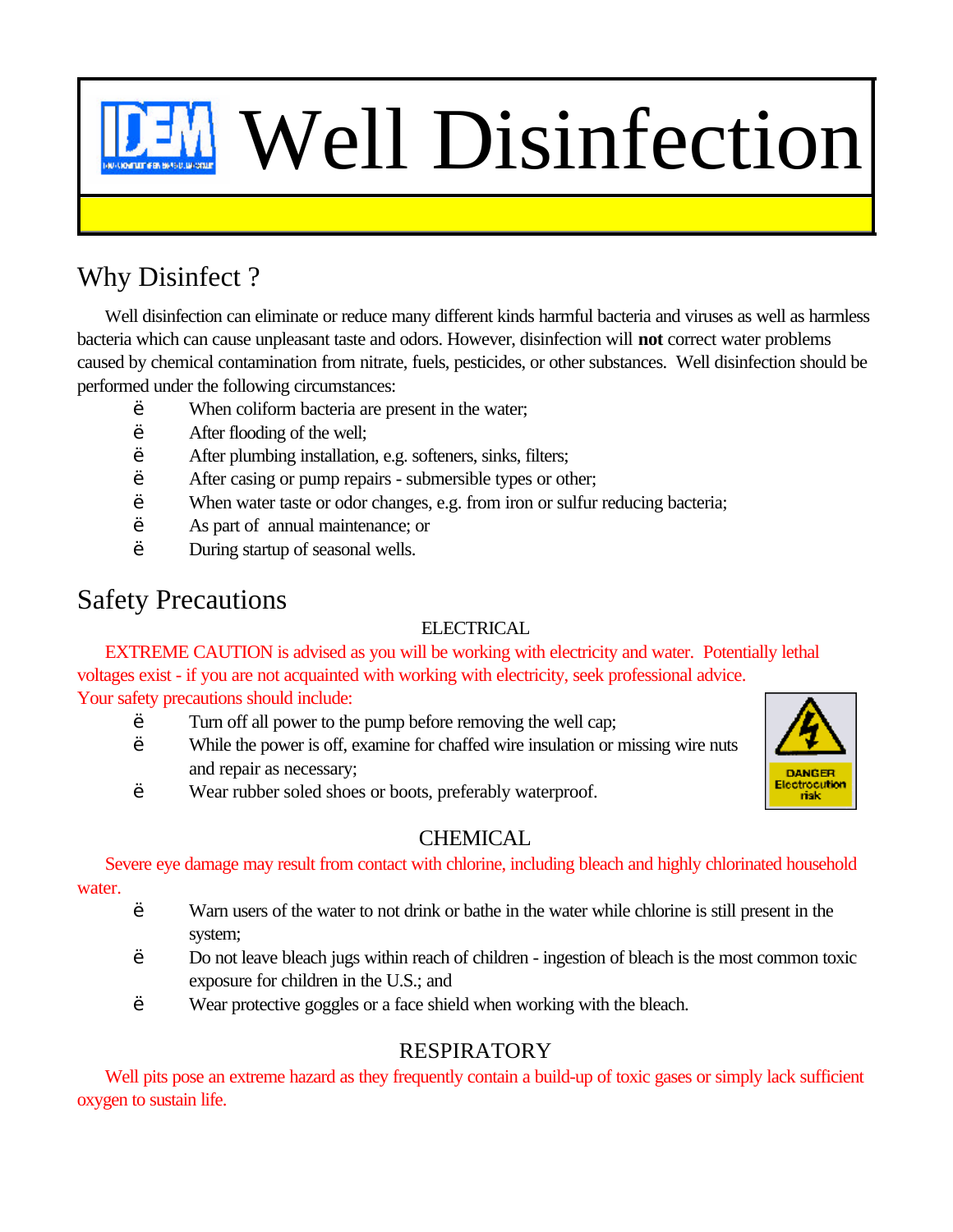' DO NOT ENTER WELL PITS. Death can occur in even a shallow well pit - refer disinfection of wells in pits to licensed well or pump contractors.

# **Procedure**

#### **STEP 1 - Isolate critical areas**

Bypass devices such as softeners, bait tanks, & livestock to prevent damage to the device or animals. This would also be a good time to install a new filter element if the water system has one. Since softeners themselves may be a source of contamination, it is good to disinfect the softener at the same time the well is being disinfected. See the end of this document for a softener disinfection procedure.



#### **STEP 2 - Electrical safety**

Turn off electrical power to the pump.

If the breaker box has a "lockout" hasp to prevent someone from accidentally turning on the water pump circuit breaker, use it.

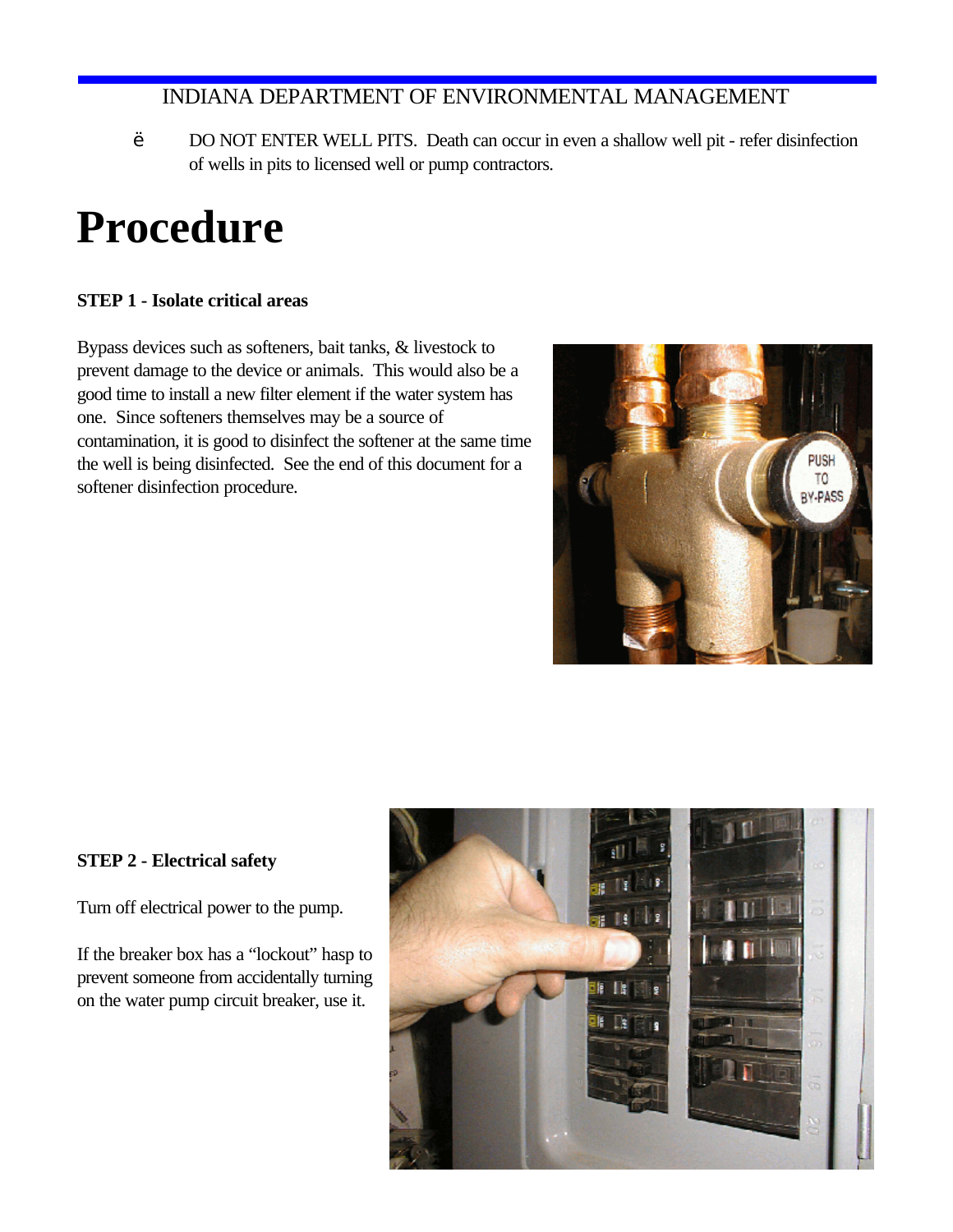#### **STEP 3 - Remove well seal/cap**

With electrical power off, remove the well cap and lift the wires/wire nuts aside.



#### **STEP 4 - Mixing a chlorine solution**

Add ½ of 1 gallon of bleach to a clean pail with about 3 gallons of water. This is generally sufficient to disinfect a 4 inch diameter well 100 feet deep or less. For wells greater than 100 feet, increase the amount of bleach proportionately. Or, to determine the amount of water in the well multiply the gallons of water per feet by the number of feet of water in the well using the following table:

Diameter of well ( X) Gallons per foot

| 4 inches  | .65  |
|-----------|------|
| 5 inches  | 1.00 |
| 6 inches  | 1.50 |
| 8 inches  | 2.60 |
| 10 inches | 4.10 |
| 12 inches | 6.00 |
|           |      |

For each 100 gallons of water in the well use the amount of compound listed below.

|                | <b>Laundry Bleach</b> Hypochlorite Granules |
|----------------|---------------------------------------------|
| 5.25% Chlorine | 70% Chlorine                                |
| Amount 3 cups  | 2 ounces (2 tablespoons)                    |
| $(24)$ ounces  |                                             |

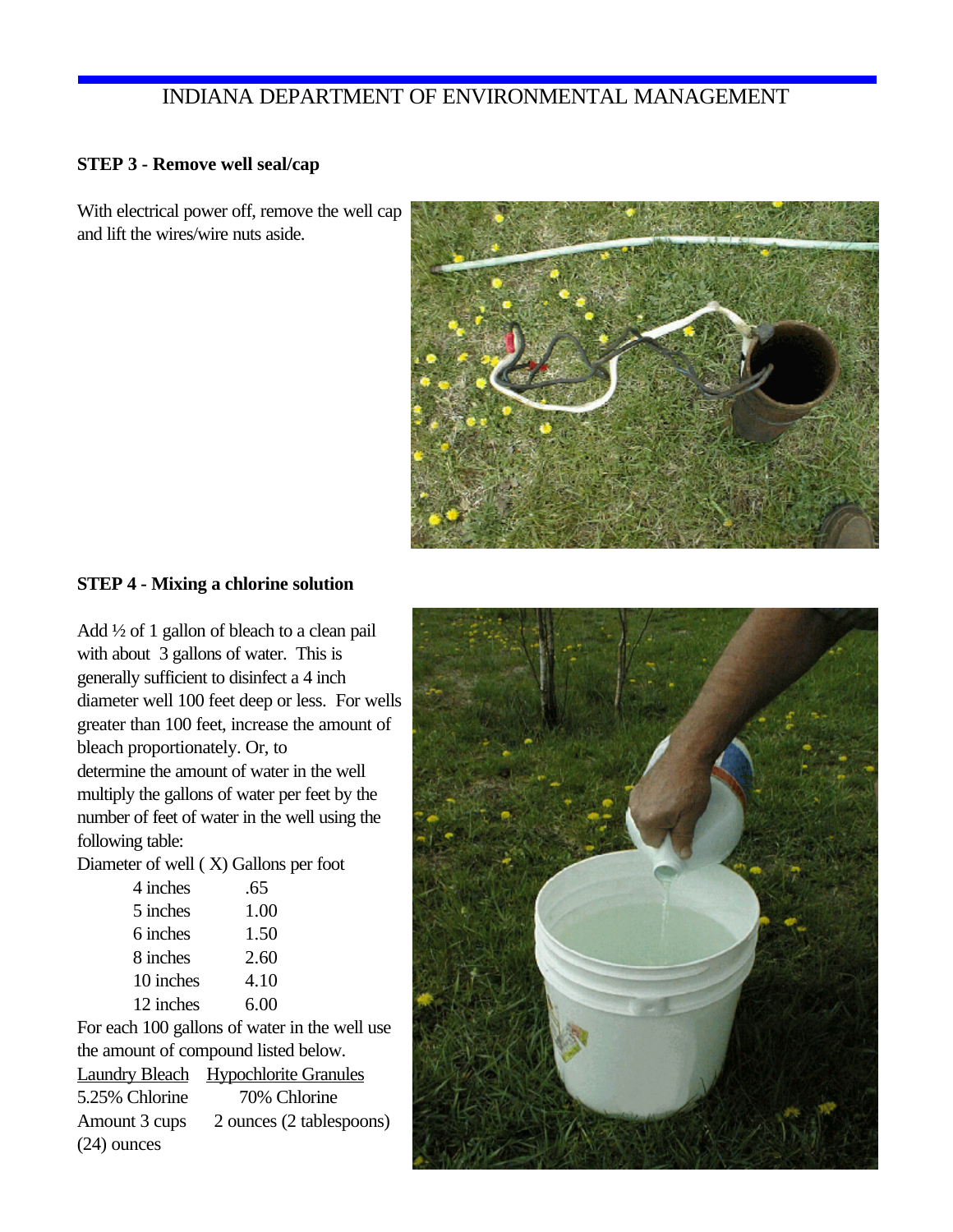#### **STEP 5 - Adding chlorine to the well**

Pour the mixture into the well.



#### **STEP 6 - Recirculating chlorinated water**

Recirculation of chlorinated water helps to wash down the sidewalls of the well casing, mix the water column thoroughly, and distribute the chlorine.

- Place garden hose into well casing.
- Turn on pump power.
- ' Run garden hose from the water system and put it back into the casing to recirculate water. Recirculate for about 2 hours from the time you smell chlorine from the garden hose.
- You may notice that the water coming from the garden hose turns reddish for a brief period. This is due to the chlorine precipitating iron in the water. If the water appears excessively red and cloudy from this reaction, discharge the hose outside of the casing until the water runs clear.

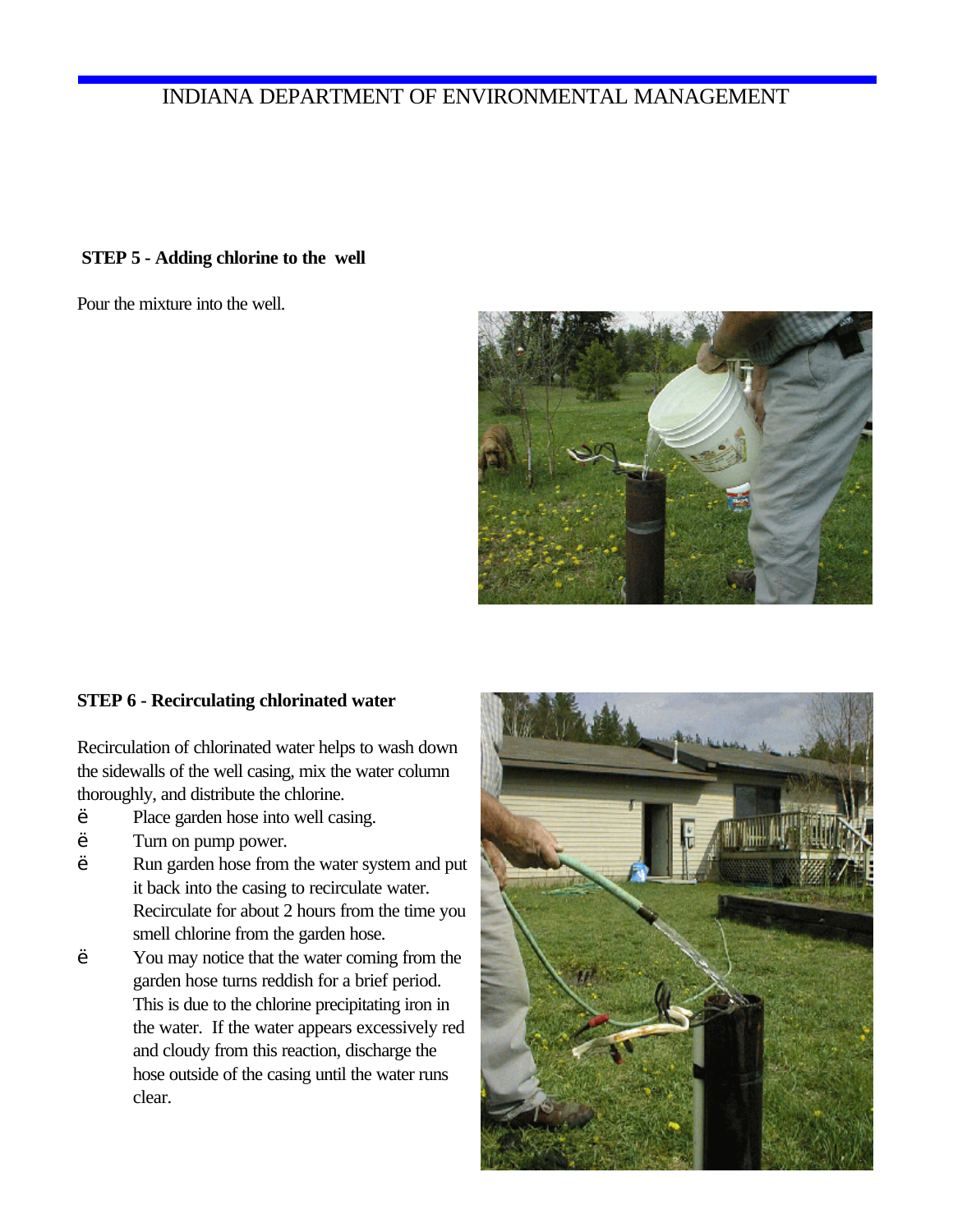#### **STEP 7 - Bringing chlorine to each faucet**

While water is circulating, turn on each faucet\* one at a time until you smell bleach (or use chlorine test papers), then close the faucet. Do this for each faucet, including:

- hot water taps;
- ' toilets and shower/bath fixtures; and
- any outside faucets or yard hydrants

\*Faucet aerators may need to be removed if clogging occurs from precipitated iron.

(Chlorine test papers, such as those commonly used in restaurants to check chemical sanitizing dishwashers, are not necessary but provide a visual indication that chlorine is present.)

#### **STEP 8 - Removing the chlorinated water**

Let system set overnight with chlorine in the water lines. In the morning, run a garden hose to flush out the system.

- ' Since chlorine will kill vegetation, direct the water to an area where it won't matter if plants are harmed.
- ' Do not run the water into your septic system as the amount of water required to flush the system may hydraulically overload the septic system.
- ' TOTAL chlorine must be absent prior to taking water samples for coliform analysis. While this test isn't necessary for the homeowner, be aware that any amount of chlorine left in the system may erroneously result in a negative coliform test. ' When a chlorine test kit is unavailable, wait a few days after the last trace of chlorine odor has dissipated before submitting a water sample for coliform analysis. This will ensure a valid test result.